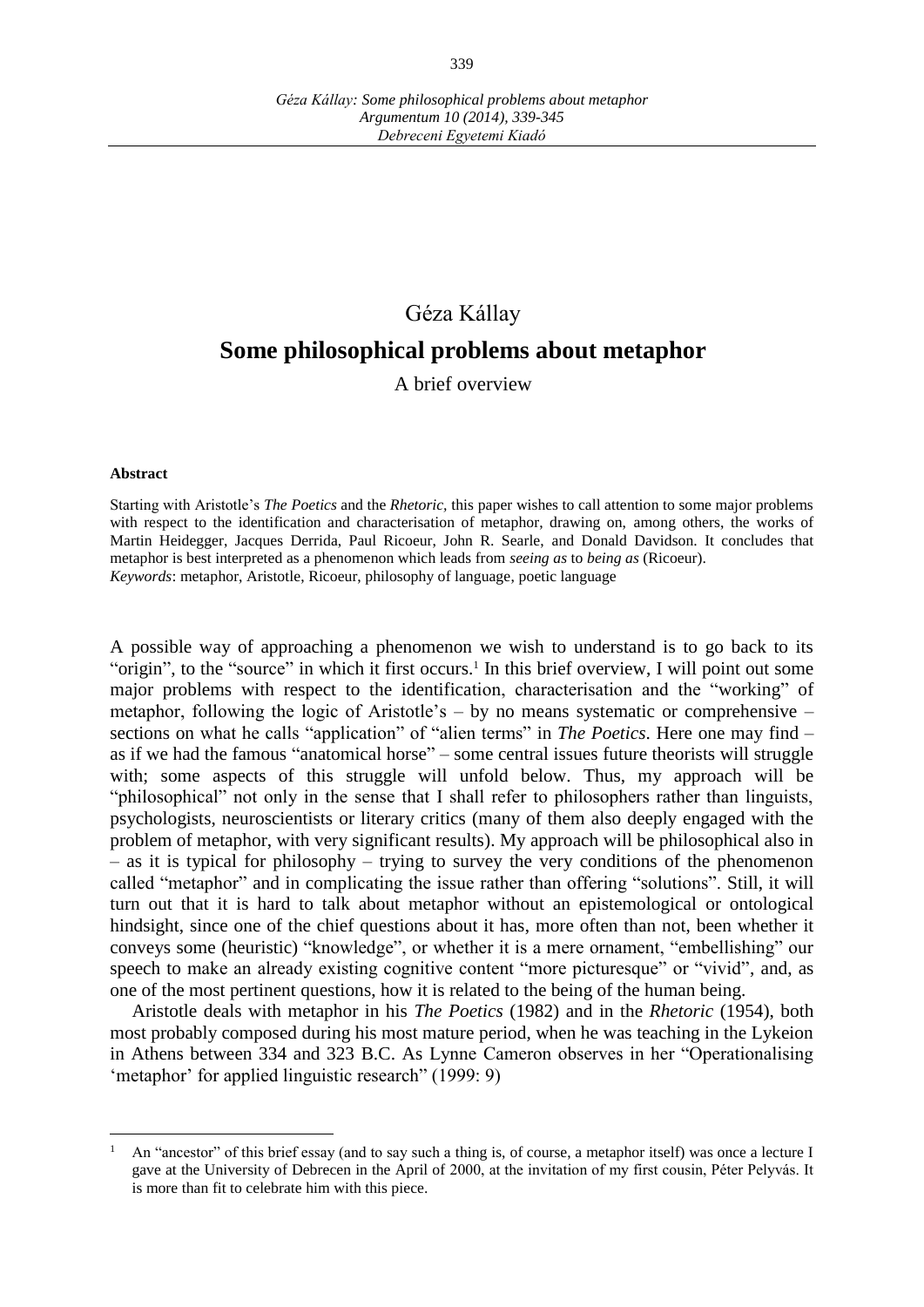examination of the writings of Aristotle on metaphor [...] reveals an essentially cognitive view of metaphor as the substitution in discourse of one idea for another to produce new understanding. Moreover, when Aristotle discusses metaphor in the particular discourse genre of political rhetoric, employed to achieve particular interactional goals, he offers a socially contextualised view of metaphor in use.

Yet in spite of the "socially contextualised" approach, in *The Poetics* and the *Rhetoric*, metaphor is not distinguished on the level of *discourse* or *sentence* but on the level of words (*lexis*); even more specifically: the level on which "metaphor" is identified is, characteristically, the level of the *Noun* (or *name*); metaphor is something that happens, typically, to the Noun. Further, Aristotle defines metaphor in terms of *movement*: metaphor is

the application of a strange [alien, allotrios] term either transferred [displaced, epiphora] from the genus and applied to the species or from the species and applied to the genus or from one species to another or else by analogy (1457b) (1982: 81).

Thus, metaphor is the transference of a name from one domain to another (carrying a word from one place to another); it is a trans-*position* which results in applying a name to a thing which is alien (*allotrios*) to it, as opposed to its ordinary, current (*kurion*) name(s) – if it had a name before at all. Aristotle later remarks that one of the advantages of metaphor is that through the act of transference, we can give a (single) name to a thing which previously was only circumscribed, his example is "there is no word for the action of the sun in scattering its fire" but you can say, relying on the analogy which exists between the sun scattering its rays and the ploughman sowing his seed: "*sowing* the god-created fire" [i.e.: 'The sun is sowing' — 'The sun is shining'] (1457b) (1982: 83)). For Aristotle, then, there are four possibilities according to which transference may happen (1982: 81-83): (1) application of a strange term either transferred from *genus* to species, e.g. "Here stands my ship", since for him riding at anchor is a species (a subclass) of the genus "standing"; (2) from species to genus, e.g. "Indeed ten thousand noble things Odysseus did"*,* since *ten thousand* is here understood as 'many' and *ten thousand* is a species of *many*; (3) from species to species: here the example is very difficult to understand: "Drawing off his life with the bronze" (where *bronze* most probably means a knife) and "Severing with the tireless bronze" (where *bronze* most probably means a cupping-bowl). Here for Aristotle, *drawing off* ['to cause a liquid to flow'] is used for *severing* ['to separate, to divide'], and *severing* for *drawing off*, and both are species of removing. A less "Greek" example might be: *This food disagreed with my stomach — I cannot digest this argument,* where *disagree* is used for *digest* and *digest* for *disagree*, and both are species of '(not) to accept'. These, for us hardly comprehensible examples of Aristotle are most probably from various tragedies, since they occur in the discussion of diction in tragedy, when he asks what kind of language a poet should use.

Finally, there is a forth type of transfer (difficult to be distinguished from the *species-tospecies* shift): (4) transfer by analogy or proportion, e.g. *the evening of life*, where *old age* is related to *life* as *evening* is related to *day,* i.e. the fourth term of the analogy is related to the third in the same way as the second is related to the first. In the *Poetics,* it is only here that he refers explicitly to *resemblance* (81). However, in the *Rhetoric* (which most probably was composed after *The Poetics*, since it takes the definition of metaphor for granted), Aristotle also introduces a parallel between metaphor and simile (comparison) but he subordinates simile to metaphor, e.g. he says (1412b): "successful similes are in a sense metaphors" (1954: 194). In the *Rhetoric,* metaphor is among the "virtues" of lexis (words), achieving, together with other means, the major goal of rhetorical speech: persuasion. Among the virtues of metaphor (*clarity, warmth, facility, appropriateness* and *elegance —* "*urbane style",* as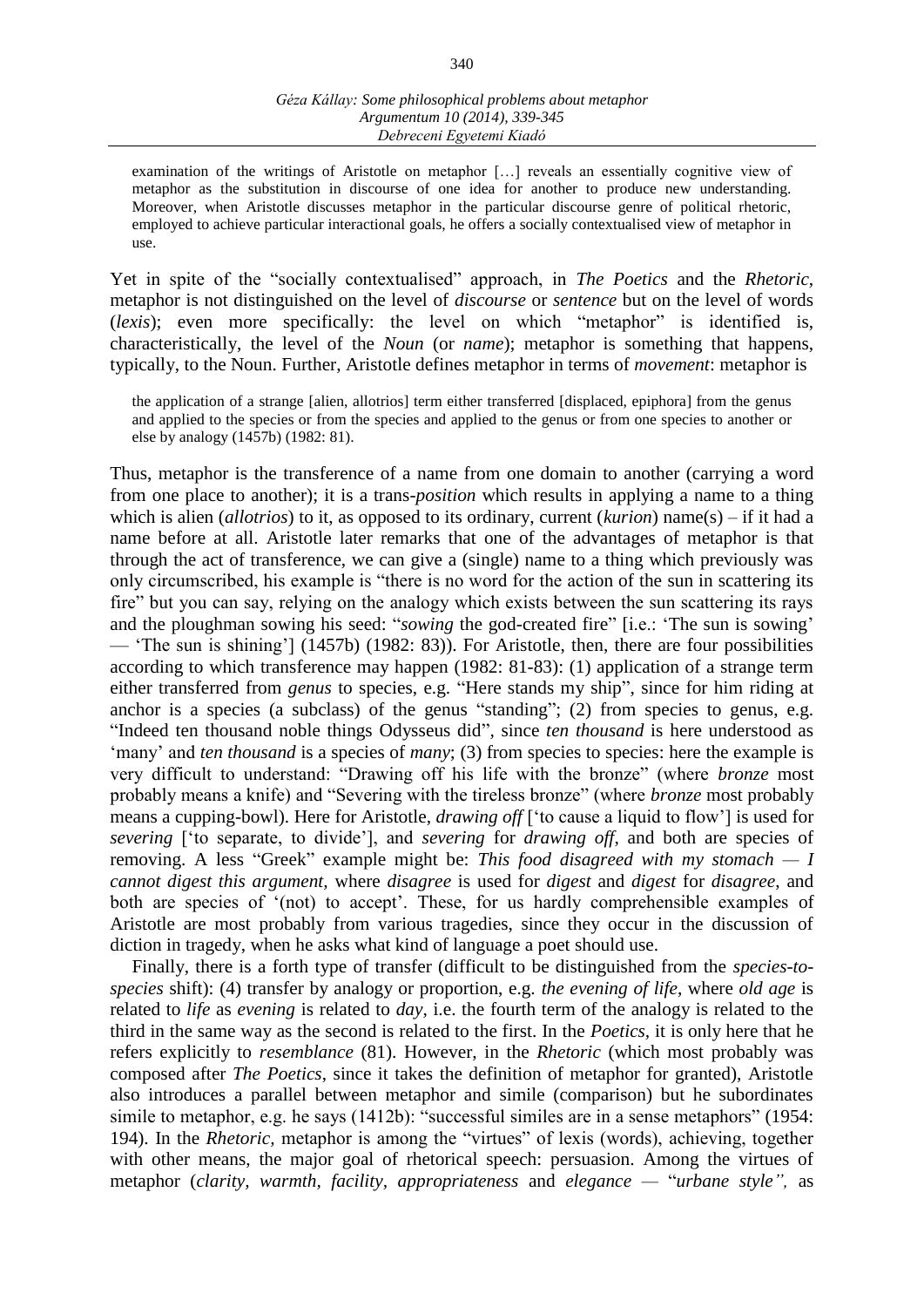Aristotle calls it) *liveliness of expression* is also mentioned: "metaphor sets the scene before our eyes" (1410b) (1954: 186-194). It is here that Aristotle talks about the instructive value of metaphor, about the pleasure of understanding, which follows metaphor's surprise (194).

In Aristotle's account we may recognise some elements (and major problems) of the theory of metaphor that will keep returning. The first is that the very definition of metaphor is *itself* metaphorical: the word *metaphor* goes back to Greek *metapherein* ('to transfer') > *meta* ('with, after, between, among') + *pherein* ('to bear'): the definition of metaphor returns to itself. Is there a non-metaphorical standpoint from which the phenomenon of metaphor might be assessed? Martin Heidegger and Jacques Derrida will keep asking this question.

Heidegger, in *The Principle of Reason* argues that "the idea of 'transfer', and of metaphor rests on the distinction, if not the complete separation, of the sensible (*sinnlich*) from the nonsensible, as two self-sufficient realms" (148). Heidegger's point is that it is the separation itself which created the problem but this outlook (this way of arranging phenomena around us, this sort of "metaphysics") is so fundamentally grounded in our thinking that all the explanations we shall be trying to give for metaphor will always already carry this separation within themselves as well, so they will themselves inevitably be metaphorical: this is as if we were trying to cure the illness with the illness itself. Heidegger claims that our "metaphysics" (our approach to "what there is", to "beings") accepts as "real" almost exclusively only those things which are present (which we can see, touch, etc.), whereas the "unseen" is talked about as the "distant", "the far-away". Now this distinction *is* the separation on which "the metaphorical" depends; metaphor is a "natural state" for our thinking to such an extent that we shall never be able to go "beyond" it, to see it "better", to have a look at it from "another perspective", and thus all our explanations for metaphor are bound to be circular (147-148).

Derrida, in "White Mythology", also claims that the language with which we describe the "conceptual", the "unseen", the "abstract" (for example, the concept called "metaphor") is so much saturated with the "physical", the "down-to-earth" that any explanation we pretend to be taking place on a "general" and "abstract" level will, in fact, heavily rely on the physical and thus, on the metaphorical (260-263). For example, there is the very word *concept*, which originally is 'to take in', or, for that matter, there is Hungarian *fog-alom*, which has to do with 'clutching, grasping' in the physical sense. To simplify: both philosophers claim that one of philosophy's illusions is that it can reach a level of abstraction where we can "get rid of" metaphors; since, however, our thinking is metaphorical through and through (thinking, in a sense, *is* metaphor itself), we can only offer further metaphors to explain metaphors. Both Heidegger and Derrida represent the view that "everything is (or at least one day was) metaphor", therefore metaphor, which is the main source of ambiguity in language, will constantly dismantle (deconstruct) our most cherished, "abstractly and unambiguously defined" concepts in the sense that the metaphorical "core" of the concept (its "original meaning") will sometimes start a "small revolution" against the "plain" concepts (dead metaphors?) we think to be unequivocal; metaphor will make an "unambiguous" concept ambiguous. Heidegger and Derrida belong to that tradition which teaches that even plain (ordinary) language was once "poetry". 2

A second problem about metaphor is that later, in rhetorical handbooks and in stylistics, it becomes a "figure of speech", a trope, a mere ornament, because it is seen as simply replacing an

 $\overline{a}$ 

<sup>2</sup> It is noteworthy that, in spite of some fundamental differences in the respective philosophical traditions and background assumptions, some tenets of Heidegger's and Derrida's position are in agreement with Conceptual Metaphor Theory, the latter convincingly showing that most of our fundamental (highly abstract) concepts – such as *time, quantity, state, change, action, goal, manner, modality*, etc. – are metaphorical (Lakoff 1993: 212). I would like to thank the anonymous reader of this paper to point this out for me.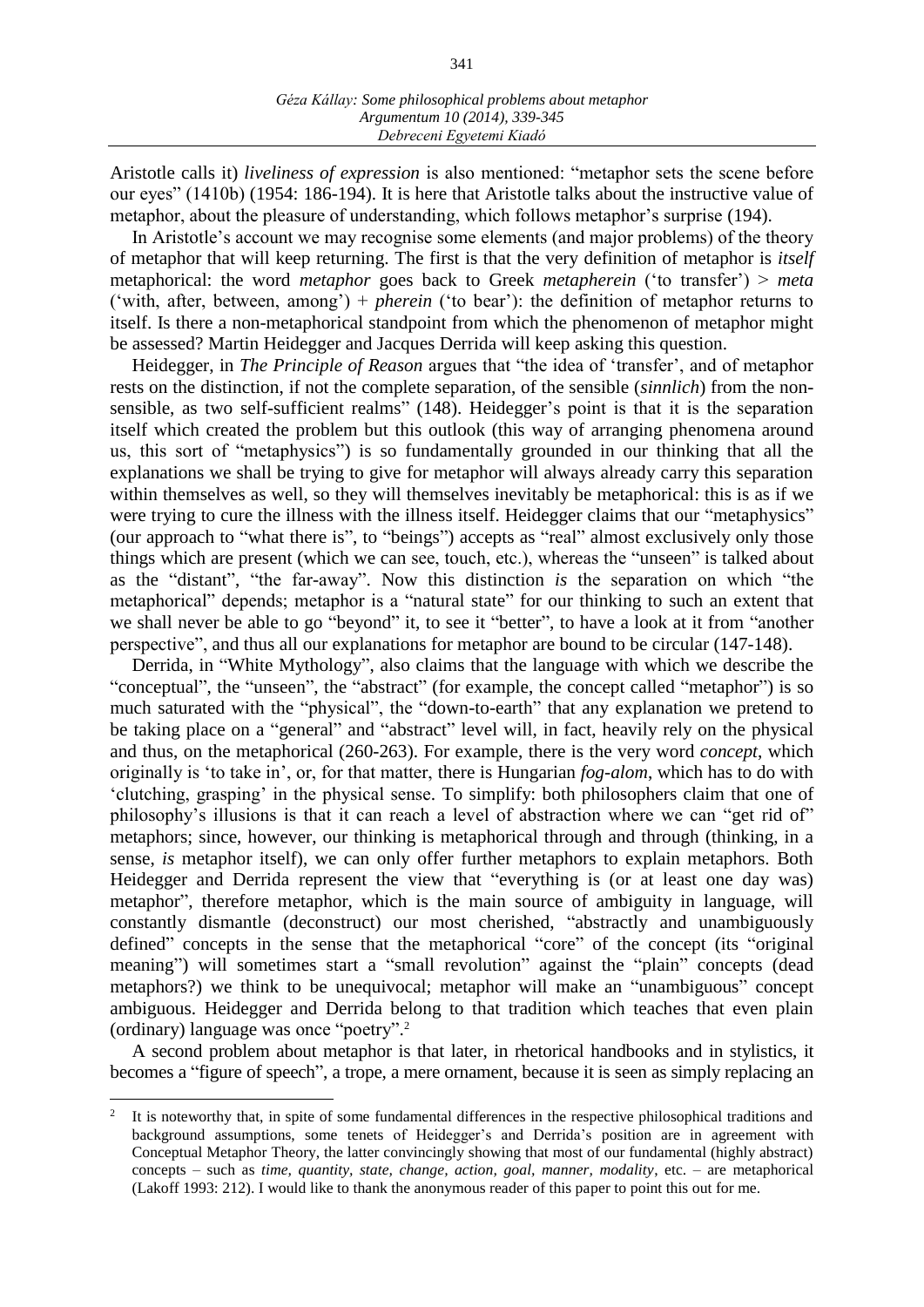## *Géza Kállay: Some philosophical problems about metaphor Argumentum 10 (2014), 339-345 Debreceni Egyetemi Kiadó*

ordinary (literal) expression to make speech more "picturesque" (it is true that when Aristotle discusses metaphor, he also talks about *poetic diction*, as if it had its most important role in the language of poetry) (1982: 87). For a long time (practically up to the 1930s) metaphor was indeed "dormant" in stylistics – its immense significance for human thinking, and especially its heuristic value (that it guides discovery), was realised and generally accepted only around the middle of the 20<sup>th</sup> century. Even worse, metaphor will often be treated as an "elliptical or abbreviated" simile (*brevior similitudo* — Quintilian: *Institutio Oratoria,* Book VIII, 6) (Ricoeur 2003: 388), a collapsed comparison from which *like* or *as* has been omitted for convenience, or to heighten the effect of the expression (and it is also true that, as we saw, in the *Rhetoric* a significant parallel is established between metaphor and simile). But how should we account for similarity in the sentence, for example, *You are my sunshine*? Do I here *liken* you to sunshine? Or can we select the appropriate simile to the metaphor: *Oh, I am in seventh heaven when I am in Debrecen*? We can, of course, say "I am so happy that my state can be compared to (is like) the place I imagine to be seventh heaven" but still the simile cannot rest on "direct acquaintance" with heaven on the one hand, and "direct acquaintance" with another place (where I happen to be: in Debrecen), on the other. The metaphor rather depends on the system of "commonplace attributes" we usually associate with the word *heaven*, grounded in our cultural tradition. If, for example, I say *Peter is a lion* and I mean that Peter is 'courageous, strong, faces difficulties' etc., then I do not mind if zoologists find lions that run away in the face of danger, or they prove that lions are in fact shy, timid and gentle creatures. Metaphors (at least sometimes) work through similarities *as* cultural stereotypes rather than through "real" similarities.

Thus the major question becomes: how does similarity work in metaphor? This brings up the following, genuinely philosophical issue: do I look at the two things (e.g. Peter and the lion) one after the other and, when I perceive some similar features, connect the two? And, most importantly, do I (can I?) perceive the similarities independent of language? Or is similarity rather *created* in the very act of connecting them in the sentence? And if it is, shall we, especially in constructions of identification (such as X *is* Y), see *some* similarities even if "in fact" (in "reality") there are not any? Shakespeare, in *Troilus and Cressida* (Act III, Scene 3, lines 139-141) <sup>3</sup> makes Ulysses tell Agamemnon:

(1) Time hath, my lord, A wallet at his back, wherein he puts Alms for oblivion…

Had we been able to perceive any similarities between beggars and Time (a highly problematic, abstract concept) before we met Shakespeare's metaphor? And do we see these similarities now?

Since Aristotle discusses transference in terms of shifts between genera and species, a further question arises, which also has to do with the relationship between language, the (extra-linguistic) world ("reality") and thought. Aristotle's account presupposes that things, even before language would start its metaphorical operations, are in already neatly classified systems (genera, species, etc.). So when Aristotle says that we "borrow" a term e.g. from the domain of species and use it as a genus (e.g. when we say *ten thousand* instead of *many*), he has to take it for granted that one is able to specify both the place of borrowing and the place of application. The problem here is that metaphor is often precisely the device to create *new* domains — they are employed to blur the edges of already existing categories. In "Metaphor and Symbol", Paul Ricoeur says: "a metaphor is an instantaneous creation, a semantic

 $\overline{a}$ 

<sup>3</sup> Shakespeare's text is quoted according Shakespeare (1997).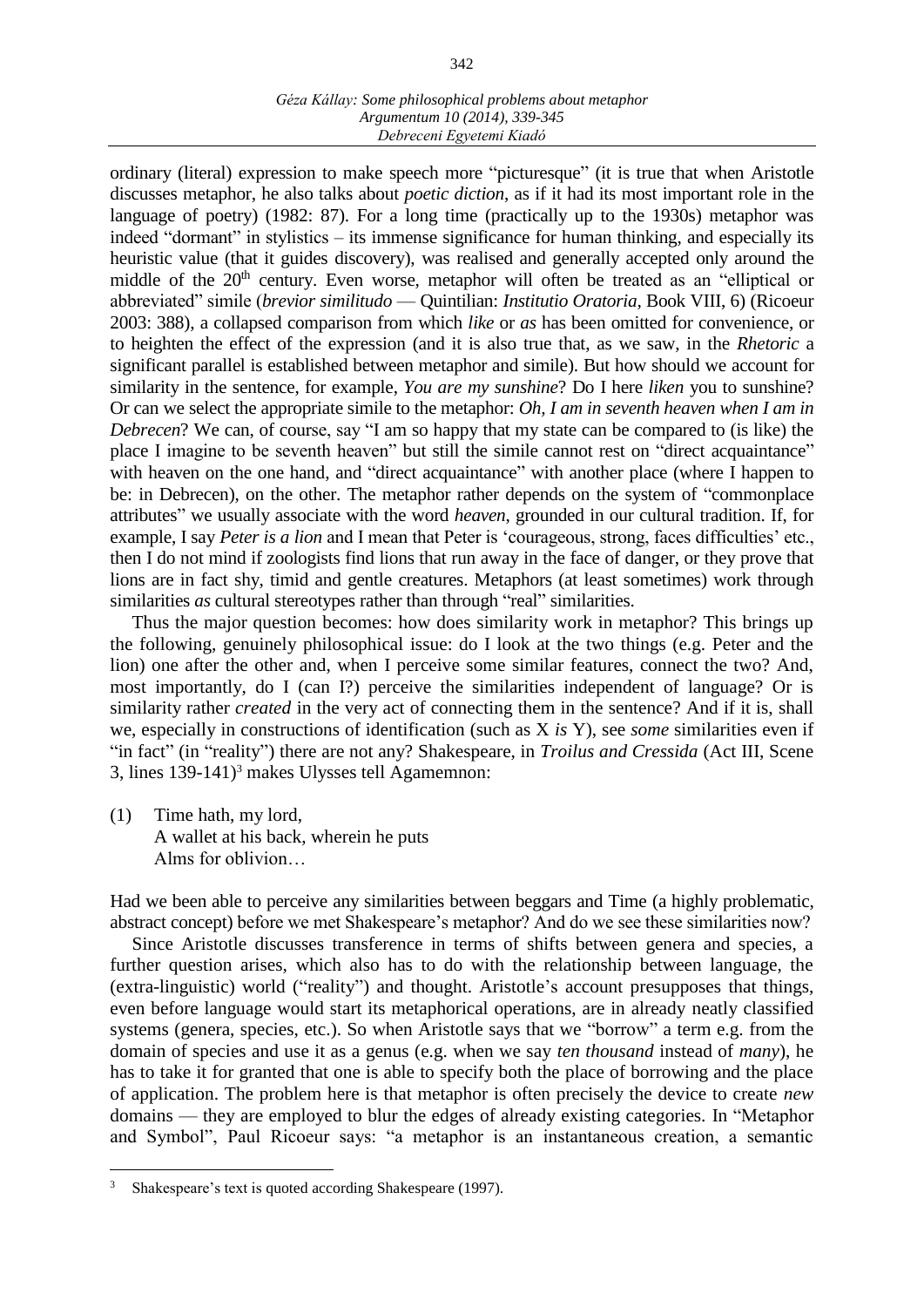innovation which has no status in already established language and which only exists because of the attribution of the unusual or the unexpected predicate" (1976: 52). So is there a preexisting order in the world? Is it only when this order is set up that language (and metaphor) may start its operations? Or is that order created by language itself? And if the latter is true, can reference to "reality" be used to explain metaphor?

As we saw, Aristotle also makes a distinction between the strange (alien, *allotrios*) and the ordinary (current, generally accepted, *kurion*) application of terms. Thus the road is open to interpret metaphor as a kind of *deviation* from the norm, as the *violation* of common usage. The *Rhetoric* will also talk about the pleasant *surprise* we feel when we encounter metaphors. Jean Cohen – in *Structure de Language Poétique* – claims that metaphors are not only *pertinent* but they are *im-pertinent* as well: in the first place, metaphor shocks, because there is kind of semantic "explosion" (to use another metaphor) which takes place as a result of the tension between two terms (1966: 50). Another way of putting this is to say that the two terms in a metaphor are like a reluctant pair of lovers, who are yoked together by the syntax of a sentence and finally one gives in, creating a stormy union (Ricoeur 1976: 56).

In theories of metaphor, the element of tension, shock or surprise is accounted for in basically two ways. Tension is interpreted as existing between the two terms; in the sentence *Richard's heart is made of stone* the tension has to do with the fact that under the literal interpretation of the whole sentence, the sentence is simply *false*. This tells us to go to another 'plain' (into another domain) and look for another interpretation, where the sentence is no longer false and means something like 'Richard is cruel, insensitive', etc. There are problems, however, here, too. There are sentences which are plainly false and we would not like to call them metaphorical, e.g. *Debrecen is in the United States of America. There are also so-called "negative sentences", e.g. The work of art is not an egg,* or *Life is not a bed of roses,* which are true literally but – at least in a certain sense – are metaphorical. Even further, it is not enough to take note of deviation because not all deviations will produce good metaphors. Is the sentence: *The number 13 is dangerous* a metaphor? If it is, is it a good one? Or *I have an unmarried shoelace.* It is not enough to claim that "a good metaphor for one is a bad metaphor for another", because it is part of the phenomenon of metaphor that there is at least a large number of people (ideally the speaking community) who accept, acknowledge, and appreciate an utterance *as* metaphor.

Surprise, created by the pertinence of metaphor, plays an important role in the *interaction* view of metaphor, as Max Black famously claims in *Models and Metaphors* (1962: 25-47). There is a tension between the two terms, e.g. *Richard's heart is stone* but *heart* and *stone* get "reconciled" and, finally, united in a *new* meaning as the terms mutually "recognise" and "realize" what they have in common. To explain this process, we analyse the terms, first independently, into semantic features, e.g. *Richard's heart:* PART OF THE HUMAN BODY+THROBBING+SEAT OF LIFE/EMOTIONS, etc.;*stone:* INANIMATE+COLD+HARD, etc. but when the terms are yoked together, only the common (or at least the cognate) elements will mutually select one another and take part in the "reconciliation". However, this "harmony" is a matter of how the semantic features have been selected. In the above example, for instance, it is only through knowing that emotions may be "warm" or "cold" that the terms seem to connect somehow but to talk about "cold" (or "warm") emotions may already be metaphorical. It is also possible to argue that the tension is not (or not only) between the two terms in the sentence but between the "old", literal meaning and the "new", metaphorical one. This, first of all, presupposes the ability to clearly distinguish between literal and metaphorical meaning, and this is more often with than without problems. For John Searle, for example, meaning is literal (in *Meaning and Expression*) when, against a background of commonly shared assumptions, the meaning of the sentence and the intended meaning of the person who utters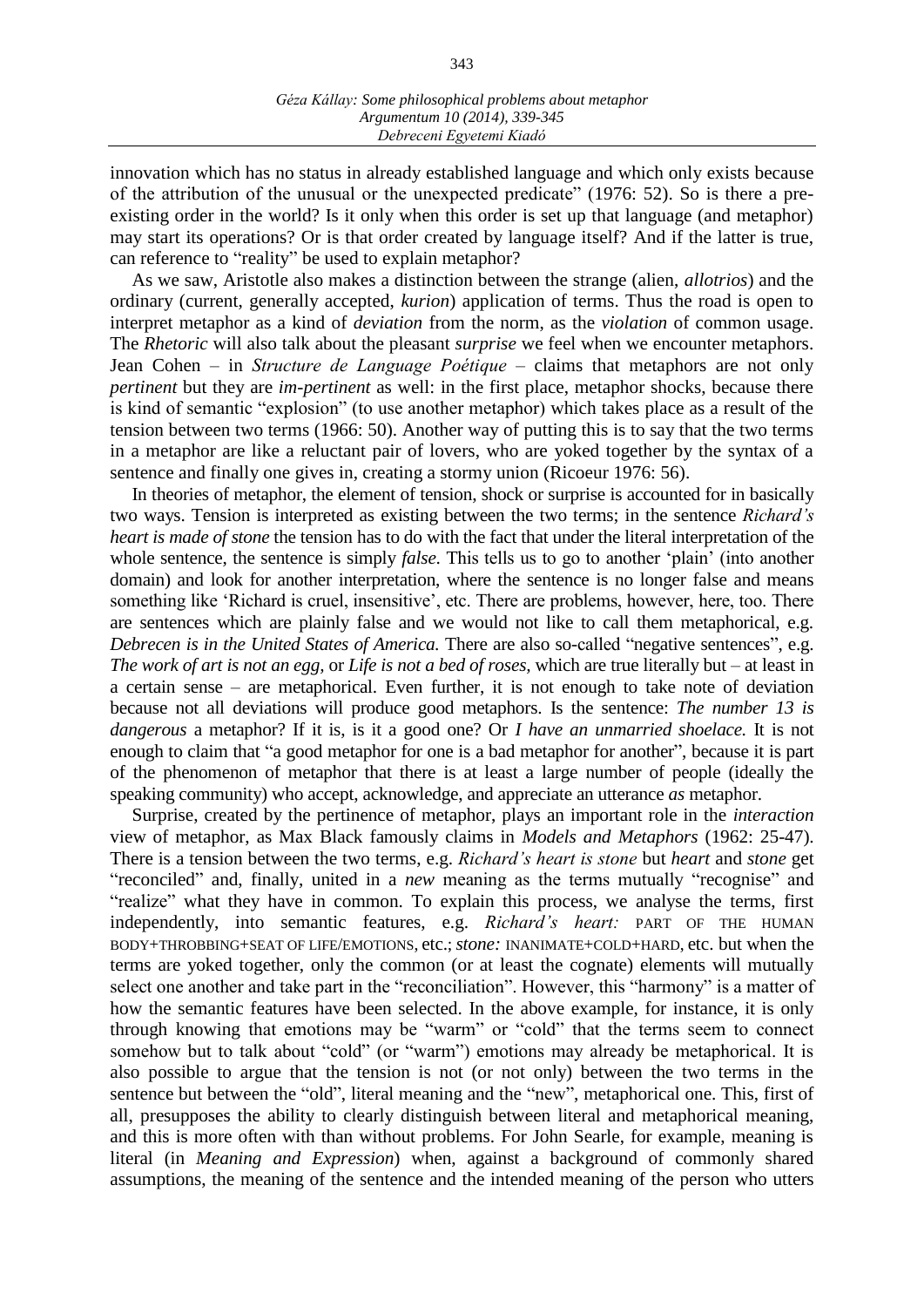the sentence, overlap (Searle 1979: 76-81). But what is the relationship between the literal and the metaphorical meaning? Does the metaphorical *retain* some elements of the literal? For Paul Ricoeur, this is the prerequisite of the functioning of metaphor: the metaphorical will constantly "reach back" to the literal and will create a *new* meaning on the "ruins" of the old one: one cannot appreciate time seen in terms of an old beggar if one does not know what a beggar "usually", "generally" does. Now is there a genuinely new meaning or should we rather speak of the extension of the meaning of *beggar*? (Ricoeur 1976: 50)

Donald Davidson is (in)famously of the opinion that there is no "connection" between the literal and the metaphorical because there is no such thing as "metaphorical meaning": metaphors mean what the words, in their most literal interpretation, mean, and nothing more. "Metaphor runs on the same familiar linguistic tracks that the plainest sentences do; […] What distinguishes metaphor is not meaning but use  $-$  in this it is like assertion, hinting, lying, promising, or criticising" (1979: 259). Then what have metaphorical theories been talking about since Aristotle? Davidson claims that they describe the *effects* metaphors have on us. Metaphors do not have a specific, or separable, or distinguishable *cognitive content*; the common mistake is to read the contents of the thoughts metaphors provoke in us into the metaphor itself. "A metaphor does its work through other intermediaries" (262).

Where, in spite of the considerable differences, a "common denominator" seems to emerge  $is - as$  Aristotle already pointed out – in metaphors coming to our aid when we need a single term for a thing that has hitherto been described trough circumlocution, i.e. in a clumsy, roundabout way (Sowing *the god-created fire*). Metaphor is able to fill a semantic *lacuna* (gap). Yet this leads to the substitution view of metaphor: if it can replace a lengthy description, then this surely works the other way round, too. Is it possible to paraphrase metaphors without any loss in meaning? Sometimes this seems to be the case; *Peter is a lion*  may not be saying much more than 'Peter is brave'. But could we paraphrase

(2) Time hath, my lord, a wallet at his back Wherein he puts alms for oblivion

claiming that "time is *like* a beggar who, bit by bit, makes us forget things"? Surely, this "translation" has something to do with Ulysses' (Shakespeare's) lines on the cognitive level but where is the consistency in the inner structure which connects the – unsaid – beggar with the alms? Or should we rather say that we may think of Time (already personified?) as a beggar because the word *alms* implies this? And what is the semantic value of using *oblivion* instead of *forgetting*, *wallet* instead of *backpack*; what is the role of our knowledge of beggars and alms (e.g. that they are typically gathered gradually, not "in one sum") in the appreciation of this image? Is it important that this makes Time poor? Or are *we* poor because we (our deeds, who we are) are gradually forgotten (by others, by the world)?

Aristotle, as we saw, also noticed that metaphor is able to depict the abstract in concrete ("tangible") terms, it can carry the *logical* moment of proportionality (metaphor by analogy, the fourth) and the sensible moment of "figurativity". This is why Heidegger, Derrida or Ricoeur celebrate metaphor as the vehicle of discovery: in (through) metaphor, the invisible appears through the visible, we can see human phenomena such as time *as if* it were in a state of *activity*. Metaphor is the means to dismantle the dead, *thing*ly, categorical, fixed character of objects, ideas and concepts by making them *do* something, by almost forcing them to perform actions. Metaphor does not only *describe* reality, it also *creates* it, it *animates* it. And by showing (at least sometimes) the alien in terms of the familiar (through something we can *relate to*, especially because of the physical closeness present in the almost "tangible" scene